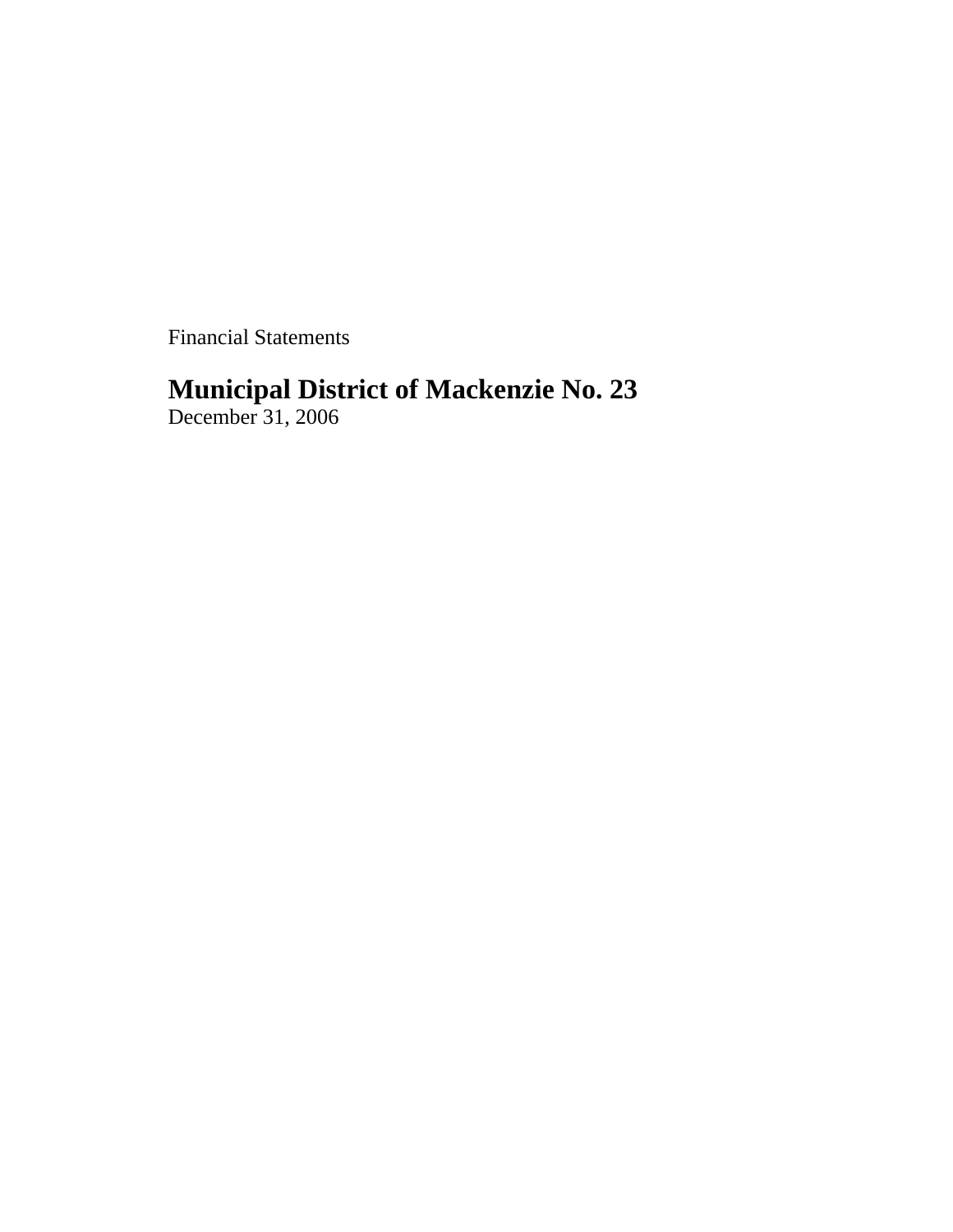## **AUDITORS' REPORT**

## To the Members of Council **Municipal District of Mackenzie No. 23**

We have audited the statement of financial position of the Municipal District of Mackenzie No. 23 as at December 31, 2006 and the statements of financial activities and changes in fund balances and changes in financial position for the year then ended. These financial statements are the responsibility of the District's administration. Our responsibility is to express an opinion on these financial statements based on our audit.

We conducted our audit in accordance with Canadian generally accepted auditing standards. Those standards require that we plan and perform an audit to obtain reasonable assurance whether the financial statements are free of material misstatement. An audit includes examining, on a test basis, evidence supporting the amounts and disclosures in the financial statements. An audit also includes assessing the accounting principles used and significant estimates made by the District's administration, as well as evaluating the overall financial statement presentation.

In our opinion, these financial statements present fairly, in all material respects, the financial position of the Municipal District of Mackenzie No. 23 as at December 31, 2006 and the results of its financial activities and its changes in financial position for the year then ended in accordance with the Canadian generally accepted accounting principles.

Ernst + Young LLP

Edmonton, Canada

March 21, 2007 Chartered Accountants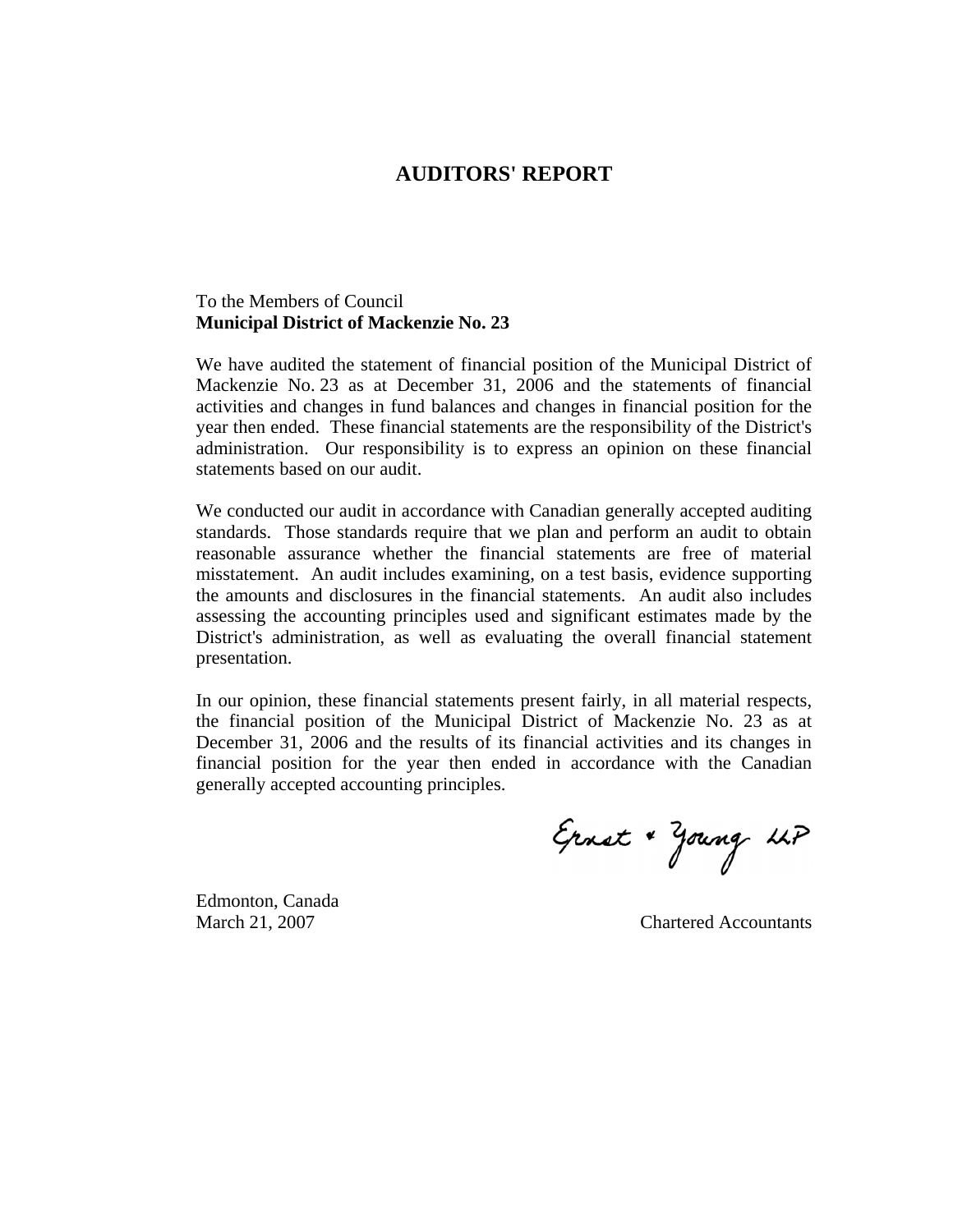# **STATEMENT OF FINANCIAL POSITION**

As at December 31

|                                                   | 2006        | 2005         |
|---------------------------------------------------|-------------|--------------|
|                                                   | \$          | \$           |
| <b>ASSETS</b>                                     |             |              |
| <b>Financial assets</b>                           |             |              |
| Cash and cash equivalents                         | 16,069,904  | 11,555,880   |
| Trust asset                                       | 17,968      | 11,023       |
| Taxes receivable [note 3]                         | 341,263     | 389,191      |
| Grants and other accounts receivable              | 1,283,736   | 1,968,924    |
| Land held for resale                              | 81,615      | 98,873       |
| Prepaid expenses                                  | 84,405      | 157,381      |
|                                                   | 17,878,891  | 14, 181, 272 |
| <b>Physical assets</b>                            |             |              |
| Inventories [note 4]                              | 1,048,717   | 1,381,989    |
| Land, structures and equipment [note 5]           | 86,134,862  | 80,570,380   |
|                                                   | 87,183,579  | 81,952,369   |
|                                                   | 105,062,470 | 96,133,641   |
|                                                   |             |              |
| <b>LIABILITIES AND MUNICIPAL POSITION</b>         |             |              |
| <b>Liabilities</b>                                |             |              |
| Accounts payable and accrued liabilities [note 6] | 4,347,424   | 3,208,999    |
| <b>Trust liability</b>                            | 17,968      | 11,023       |
| Deposit liabilities [note 7]                      | 50,209      | 46,229       |
| Deferred revenue [note 8]                         | 1,139,590   | 1,862,093    |
| Long-term debt [note 9]                           | 7,203,745   | 7,720,088    |
|                                                   | 12,758,936  | 12,848,432   |
| <b>Contingencies</b> [note 10]                    |             |              |
| <b>Municipal position</b>                         |             |              |
| Fund balances -                                   |             |              |
| Operating fund (Schedule 1)                       | 685,307     | 635,307      |
| Capital fund (Schedule 2)                         |             |              |
| Reserve fund (Schedule 3)                         | 11,638,393  | 8,417,621    |
| Equity in physical assets                         | 79,979,834  | 74,232,281   |
|                                                   | 92,303,534  | 83,285,209   |
|                                                   | 105,062,470 | 96,133,641   |

*See accompanying notes*

Approved by:

Reeve Chief Administrative Officer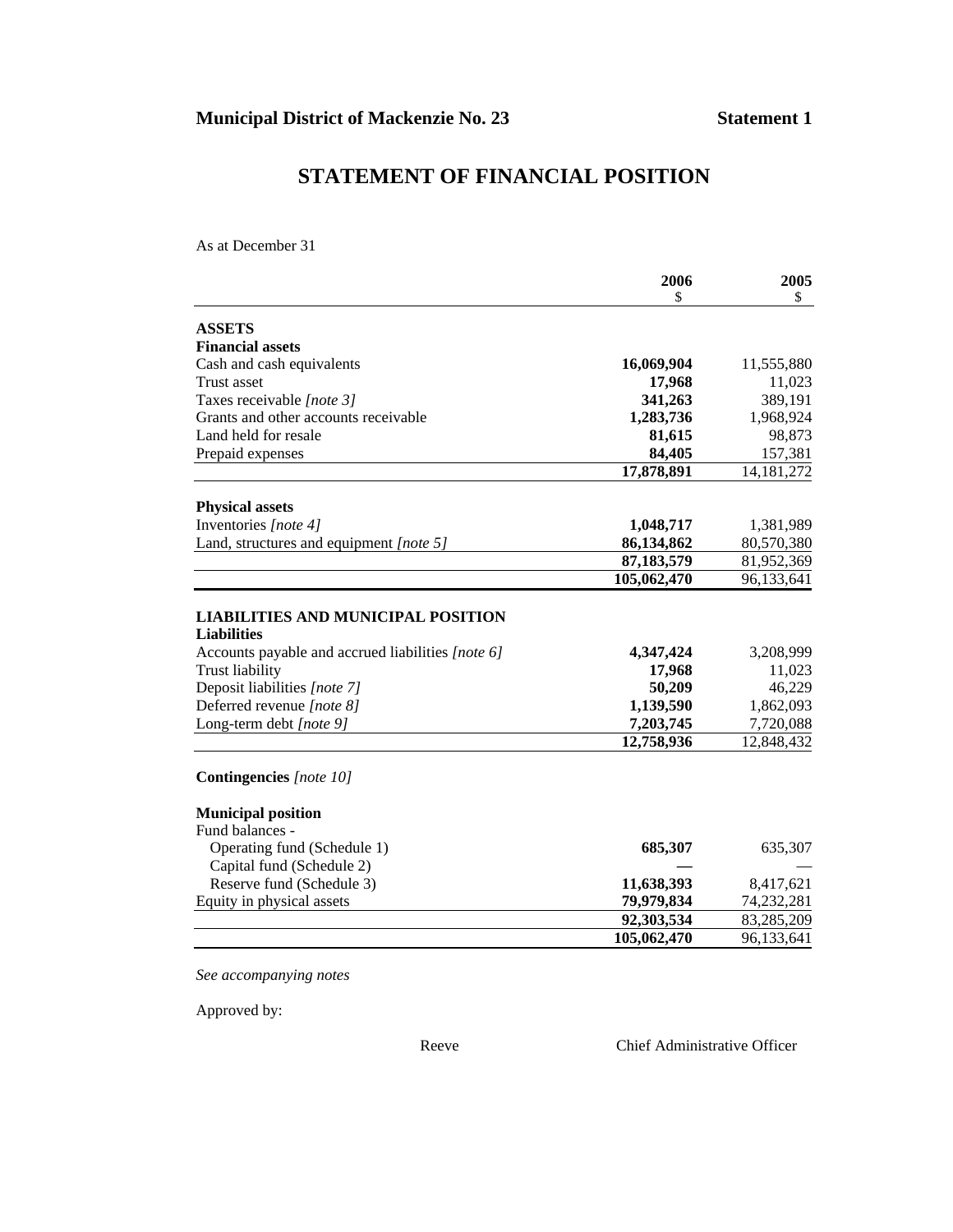# **STATEMENT OF FINANCIAL ACTIVITIES AND CHANGES IN FUND BALANCES**

 Budget **2006 2005**  $\frac{1}{3}$   $\frac{1}{3}$   $\frac{1}{3}$   $\frac{1}{3}$   $\frac{1}{3}$   $\frac{1}{3}$   $\frac{1}{3}$   $\frac{1}{3}$   $\frac{1}{3}$   $\frac{1}{3}$   $\frac{1}{3}$   $\frac{1}{3}$   $\frac{1}{3}$   $\frac{1}{3}$   $\frac{1}{3}$   $\frac{1}{3}$   $\frac{1}{3}$   $\frac{1}{3}$   $\frac{1}{3}$   $\frac{1}{3}$   $\frac{1}{3}$   $\frac{1}{3}$   $(note 14)$ **REVENUES**  Property taxes 26,328,655 **26,477,770** 23,443,213 Less: Education requisitions 6,776,568 **6,776,568** 6,722,877 Lodge requisition 436,896 **436,896** 325,755 Net municipal property taxes (Schedule 4) 19,115,191 **19,264,306** 16,394,581 User fees and sales of goods 2,112,163 **2,024,028** 1,997,941 Government transfers (Schedule 5) 13,832,514 **5,265,547** 4,999,232 Investment income 163,800 588,519 273,703 Penalties and costs on taxes 99,000 **110,565** 79,147 Licenses, permits and fines 409,600 **166,686** 76,434 Rentals 34,400 **42,990** 40,017 Development levies — **125,521** 132,988 Other 279,000 509,676 636,162 Proceeds on sale of physical assets **— 19,399** 92,100 **Total revenue** 36,045,668 **28,117,237** 24,722,305 **EXPENDITURES** (Schedule 6) **Operating**  Legislative 428,570 **384,271** 291,579 Administration 3,089,134 **2,905,514** 2,696,741 Protective services 3,031,342 **2,674,787** 1,949,134 Transportation 12,091,777 **7,291,119** 6,379,167 Environmental use and protection 2,390,542 **2,350,536** 1,977,189 Public health and welfare 530,989 **430,821** 791,715 Planning and development 2,151,315 **1,567,658** 1,647,846 Recreation and culture 1,110,752 **1,012,374** 924,498 **Total operating expenditures** 24,824,421 **18,617,080** 16,657,869 **Capital**  Administration 500,700 **503,345** 85,647 Protective services 1,121,351 **963,669** 209,383 Transportation 4,685,574 **2,550,100** 2,680,527 Environmental use and protection 10,446,004 **1,631,532** 3,026,286 Recreation and culture 157,500 **64,396** 105,067 **Total capital expenditures** 16,911,129 **5,713,042** 6,106,910 **Total expenditures** 41,735,550 **24,330,122** 22,764,779 **Excess (deficiency) of revenue over expenditures** (5,689,882) **3,787,115** 1,957,526 Increase in long-term debt 4,570,800 **370,000** 495,258 Long-term debt repayment (884,628) **(886,343)** (800,014) **Changes in fund balances** (2,003,710) **3,270,772** 1,652,770

Year ended December 31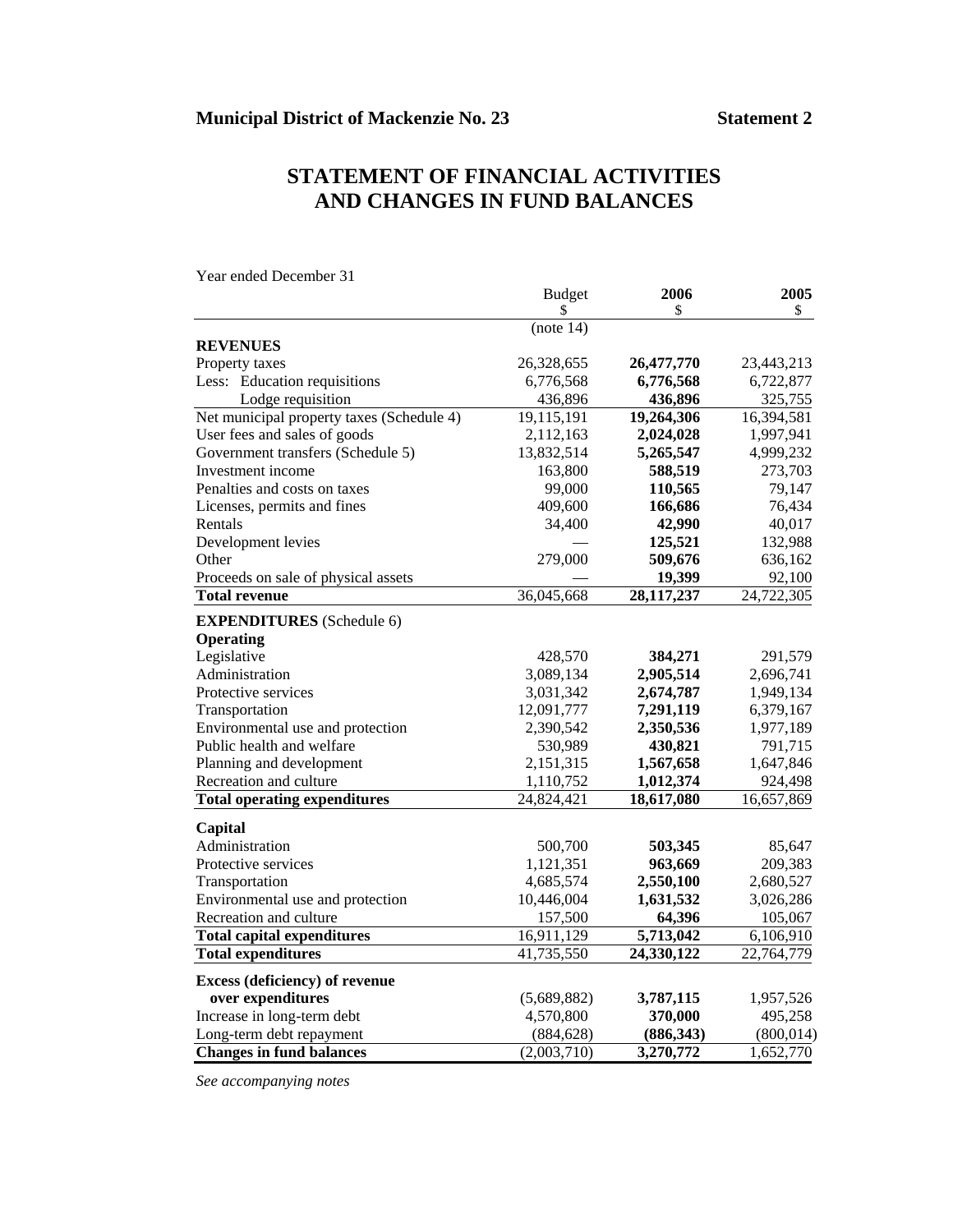# **STATEMENT OF CHANGES IN FINANCIAL POSITION**

Year ended December 31

|                                                      | 2006       | 2005       |
|------------------------------------------------------|------------|------------|
|                                                      | S.         | \$         |
| <b>CASH FLOWS FROM OPERATING ACTIVITIES</b>          |            |            |
| Excess of revenue over expenditures                  | 3,787,115  | 1,957,526  |
| Change in operating assets and liabilities:          |            |            |
| Decrease in taxes receivable                         | 47,928     | 130,815    |
| Decrease in grants and other accounts receivable     | 685,188    | 3,397,022  |
| Decrease in land held for resale                     | 17,258     |            |
| Decrease (increase) in prepaid expenses              | 72,976     | (14, 598)  |
| Increase in accounts payable and accrued liabilities | 1,138,425  | 66,732     |
| Increase in deposit liabilities                      | 3,980      | 8,191      |
| Increase (decrease) in deferred revenue              | (722, 503) | 1,354,556  |
|                                                      | 5,030,367  | 6,900,244  |
| <b>CASH FLOWS FROM FINANCING ACTIVITIES</b>          |            |            |
| Increase in long-term debt                           | 370,000    | 495,258    |
| Long-term debt repayments                            | (886, 343) | (800, 014) |
|                                                      | (516, 343) | (304, 756) |
| Increase in cash and cash equivalents                | 4,514,024  | 6,595,488  |
| Cash and cash equivalents, beginning of the year     | 11,555,880 | 4,960,392  |
| Cash and cash equivalents, end of the year           | 16,069,904 | 11,555,880 |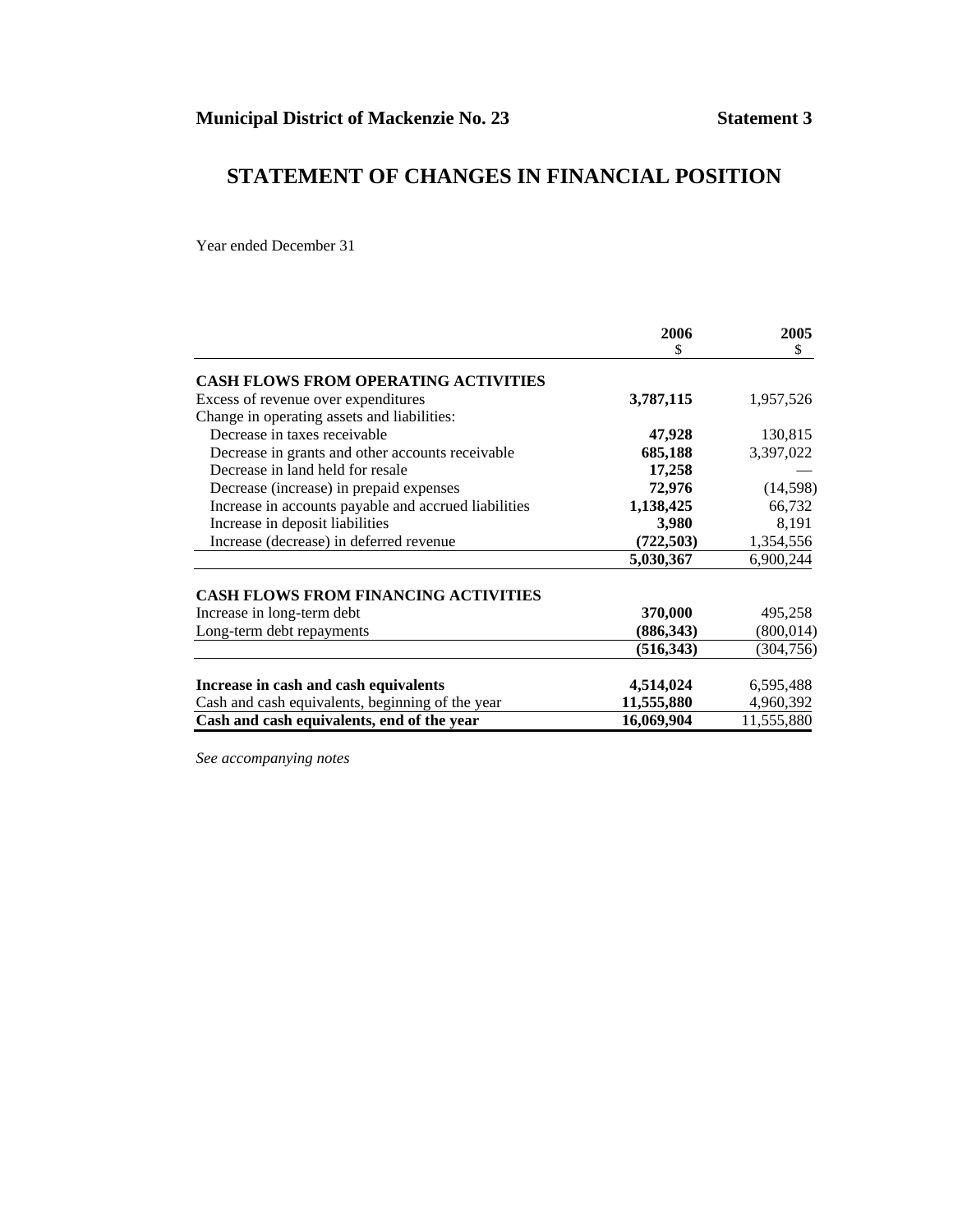# **SCHEDULE OF OPERATING FUND ACTIVITIES AND CHANGE IN FUND BALANCE**

Year ended December 31

|                                             | <b>Budget</b> | 2006        | 2005        |
|---------------------------------------------|---------------|-------------|-------------|
|                                             | \$            | \$          | \$          |
|                                             | (note 14)     |             |             |
| <b>Revenues</b>                             |               |             |             |
| Net municipal property taxes (Schedule 4)   | 19,115,191    | 19,264,306  | 16,394,581  |
| User fees and sales of goods                | 2,112,163     | 2,024,028   | 1,997,941   |
| Government transfers                        | 4,853,158     | 2,873,442   | 1,669,991   |
| Investment income                           | 163,800       | 588,519     | 273,703     |
| Penalties and costs of taxes                | 99,000        | 110,565     | 79,147      |
| Licenses, permits and fines                 | 409,600       | 166,686     | 76,434      |
| Rentals                                     | 34,400        | 42,990      | 40,017      |
| Other                                       | 279,000       | 501,762     | 389,222     |
|                                             | 27,066,312    | 25,572,298  | 20,921,036  |
| <b>Expenditures</b>                         |               |             |             |
| Legislative                                 | 428,571       | 384,271     | 291,579     |
| Administration                              | 3,089,134     | 2,905,514   | 2,696,741   |
| Protective services                         | 3,031,342     | 2,674,787   | 1,949,134   |
| Transportation                              | 12,091,777    | 7,291,119   | 6,379,167   |
| Environmental use and protection            | 2,390,542     | 2,350,536   | 1,977,189   |
| Public health and welfare                   | 530,988       | 430,821     | 791,715     |
| Planning and development                    | 2,151,315     |             | 1,647,846   |
|                                             |               | 1,567,658   |             |
| Recreation and culture                      | 1,110,752     | 1,012,374   | 924,498     |
|                                             | 24,824,421    | 18,617,080  | 16,657,869  |
| <b>Excess of revenues over expenditures</b> | 2,241,891     | 6,955,218   | 4,263,167   |
| Net interfund transfers:                    |               |             |             |
| To capital fund (Schedule 2)                | (602, 359)    | (550, 304)  | (3,089,046) |
| To reserve fund (Schedule 3)                | (754, 904)    | (5,468,571) | (324, 107)  |
| Long-term debt repayment                    | (884, 628)    | (886, 343)  | (800, 014)  |
|                                             | (2, 241, 891) | (6,905,218) | (4,213,167) |
|                                             |               |             |             |
| <b>Change in fund balance</b>               |               | 50,000      | 50,000      |
| Operating fund, opening balance             | 635,307       | 635,307     | 585,307     |
| <b>Operating fund, closing balance</b>      | 635,307       | 685,307     | 635,307     |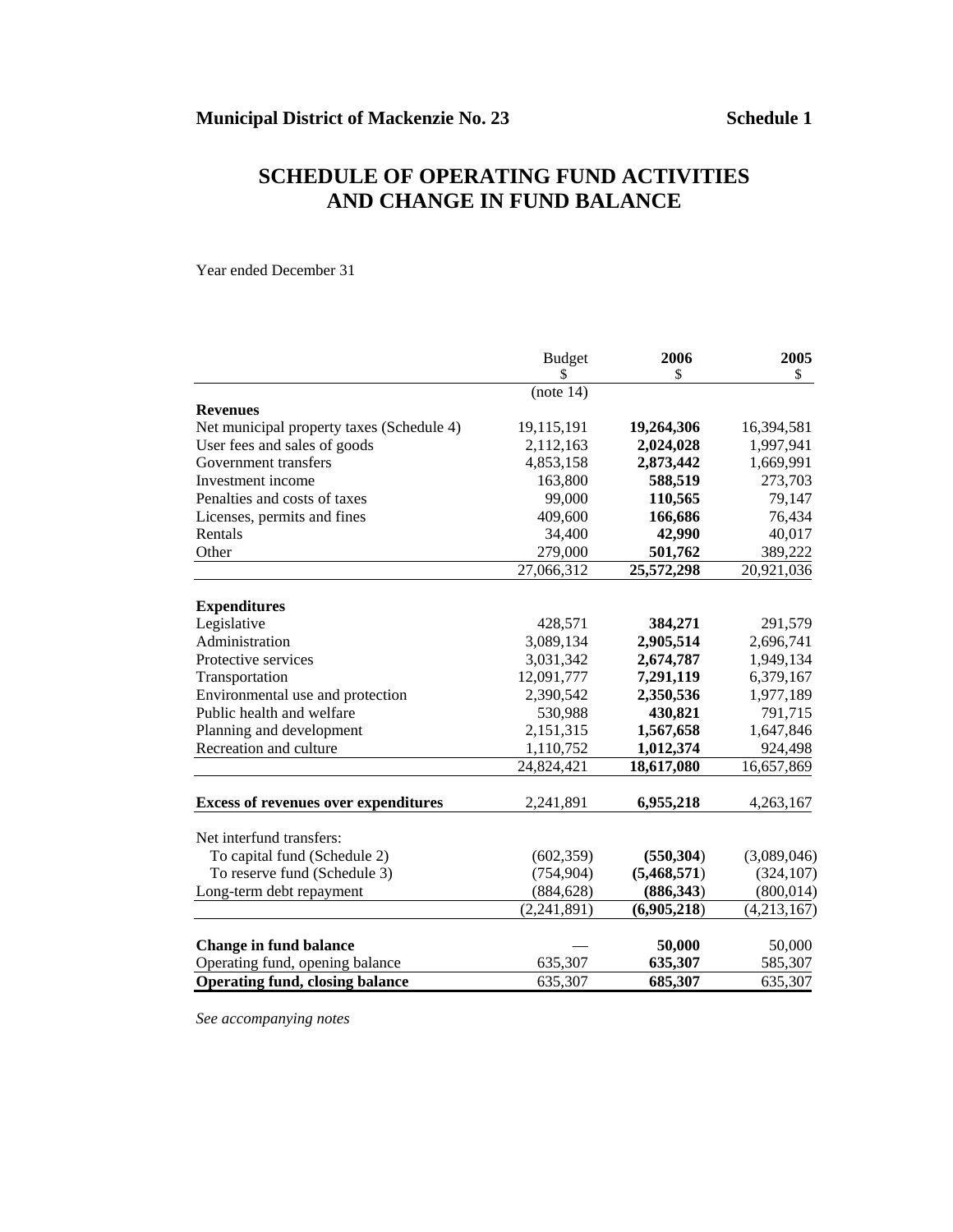# **SCHEDULE OF CAPITAL FUND ACTIVITIES AND CHANGE IN FUND BALANCE**

Year ended December 31

|                                          | <b>Budget</b> | 2006          | 2005        |
|------------------------------------------|---------------|---------------|-------------|
|                                          | \$            | \$            | \$          |
|                                          | (note 14)     |               |             |
| <b>Revenues</b>                          |               |               |             |
| Government transfers                     | 8,979,356     | 2,392,105     | 3,329,241   |
| Development levies                       |               | 125,521       | 132,988     |
| Proceeds on sale of physical assets      |               | 19,399        | 92,100      |
| Other                                    |               | 7,914         | 246,940     |
|                                          | 8,979,356     | 2,544,939     | 3,801,269   |
| <b>Expenditures</b>                      |               |               |             |
| Administration                           | 500,700       | 503,345       | 85,647      |
| Protective services                      | 1,121,350     | 963,669       | 209,383     |
| Transportation                           | 4,685,574     | 2,550,100     | 2,680,527   |
| Environmental use and protection         | 10,446,004    | 1,631,532     | 3,026,286   |
| Recreation and culture                   | 157,500       | 64,396        | 105,067     |
|                                          | 16,911,128    | 5,713,042     | 6,106,910   |
| Deficiency of revenues over expenditures | (7, 931, 772) | (3, 168, 103) | (2,305,641) |
| Net interfund transfers:                 |               |               |             |
| From (to) reserve fund (Schedule 3)      | 2,758,613     | 2,247,799     | (1,278,663) |
| From operating fund (Schedule 1)         | 602,359       | 550,304       | 3,089,046   |
| Increase in long-term debt               | 4,570,800     | 370,000       | 495,258     |
|                                          | 7,931,772     | 3,168,103     | 2,305,641   |
| <b>Change in fund balance</b>            |               |               |             |
| Capital fund, opening balance            |               |               |             |
| Capital fund, closing balance            |               |               |             |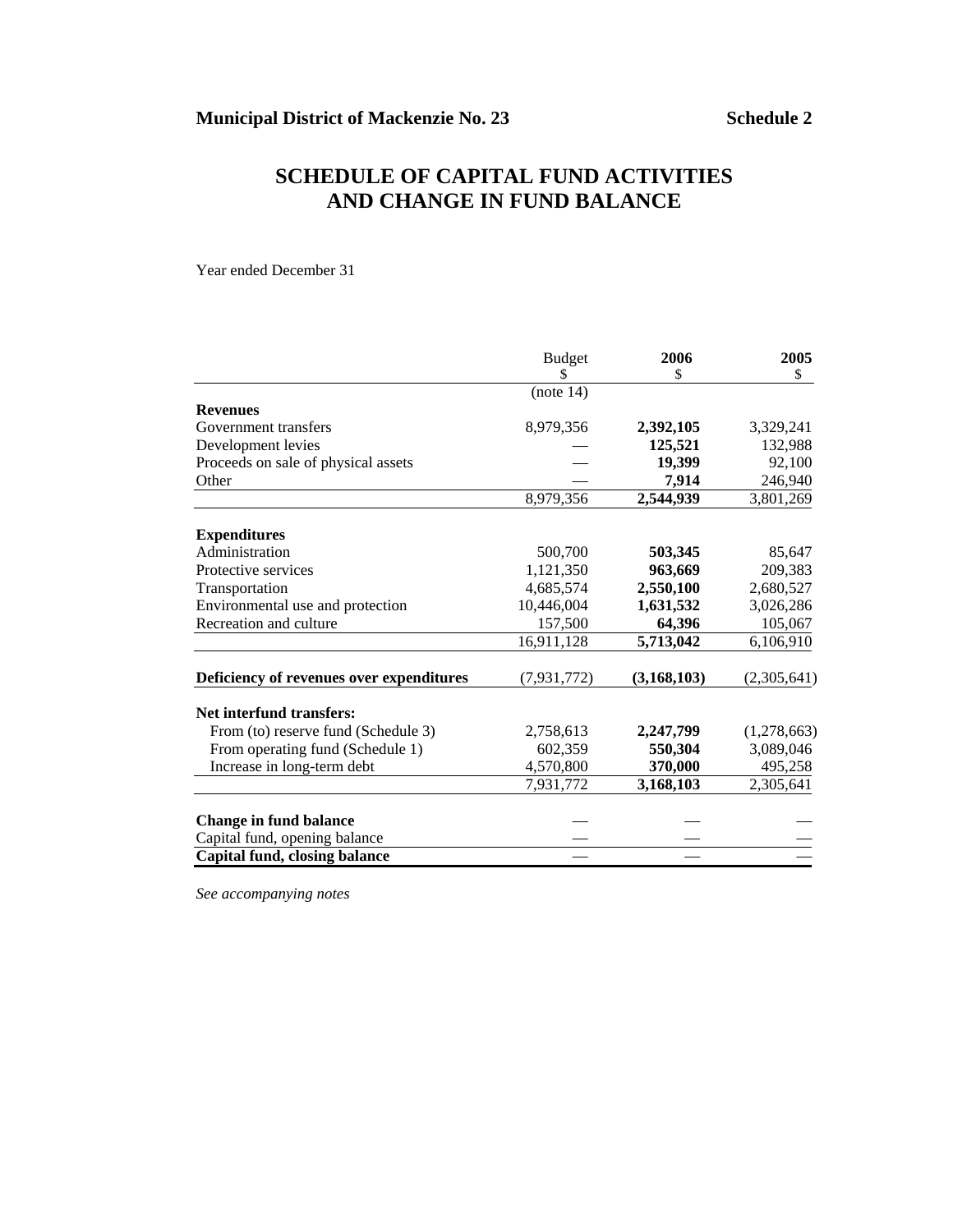# **SCHEDULE OF RESERVE FUND ACTIVITIES AND CHANGE IN FUND BALANCE**

Year ended December 31

|                                               | <b>Budget</b> | 2006<br>\$    | 2005<br>\$ |
|-----------------------------------------------|---------------|---------------|------------|
|                                               | (note $14$ )  |               |            |
| Net interfund transfers -                     |               |               |            |
| Transfers from operating fund (Schedule 1)    | 754,904       | 5,468,571     | 324,107    |
| Transfers from (to) capital fund (Schedule 2) | (2,758,613)   | (2, 247, 799) | 1,278,663  |
| Change in fund balance                        | (2,003,709)   | 3,220,772     | 1,602,770  |
| Reserve fund, opening balance                 | 8,417,621     | 8,417,621     | 6,814,851  |
| Reserve fund, closing balance [note 11]       | 6,413,912     | 11,638,393    | 8,417,621  |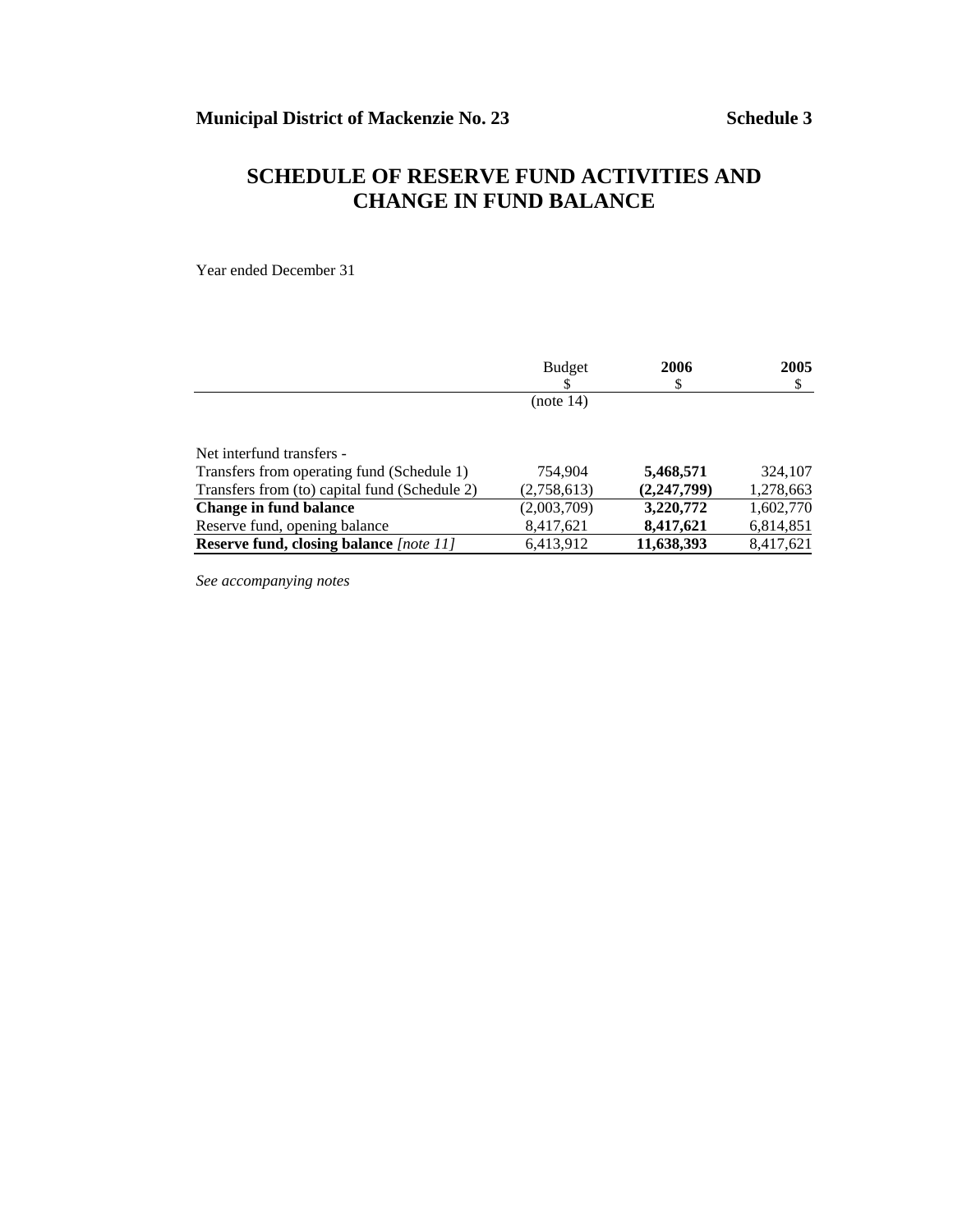# **SCHEDULE OF PROPERTY TAXES**

Year ended December 31

|                                                 | <b>Budget</b> | 2006       | 2005       |
|-------------------------------------------------|---------------|------------|------------|
|                                                 | \$            | \$         | \$         |
|                                                 | (note 14)     |            |            |
| <b>LEVIES</b>                                   |               |            |            |
| Residential land and improvements               | 2,924,556     | 2,926,440  | 2,669,252  |
| Non-residential land and improvements           | 22,676,567    | 22,855,744 | 20.130.359 |
| Farmland                                        | 399,352       | 399,096    | 415,773    |
| Federal grants in lieu of taxes                 | 16.473        | 17,246     | 17,533     |
| Provincial grants in lieu of taxes              | 37,051        | 36,278     | 35,753     |
| Special assessments and local improvement taxes | 274,656       | 242,966    | 174,543    |
| Total taxes and grants in lieu                  | 26,328,655    | 26,477,770 | 23,443,213 |
| <b>REQUISITIONS</b>                             |               |            |            |
| Alberta School Foundation Fund                  | 6,776,568     | 6,776,568  | 6,722,877  |
| Seniors lodge                                   | 436,896       | 436,896    | 325,755    |
| Net taxes for general municipal purposes        | 19,115,191    | 19,264,306 | 16,394,581 |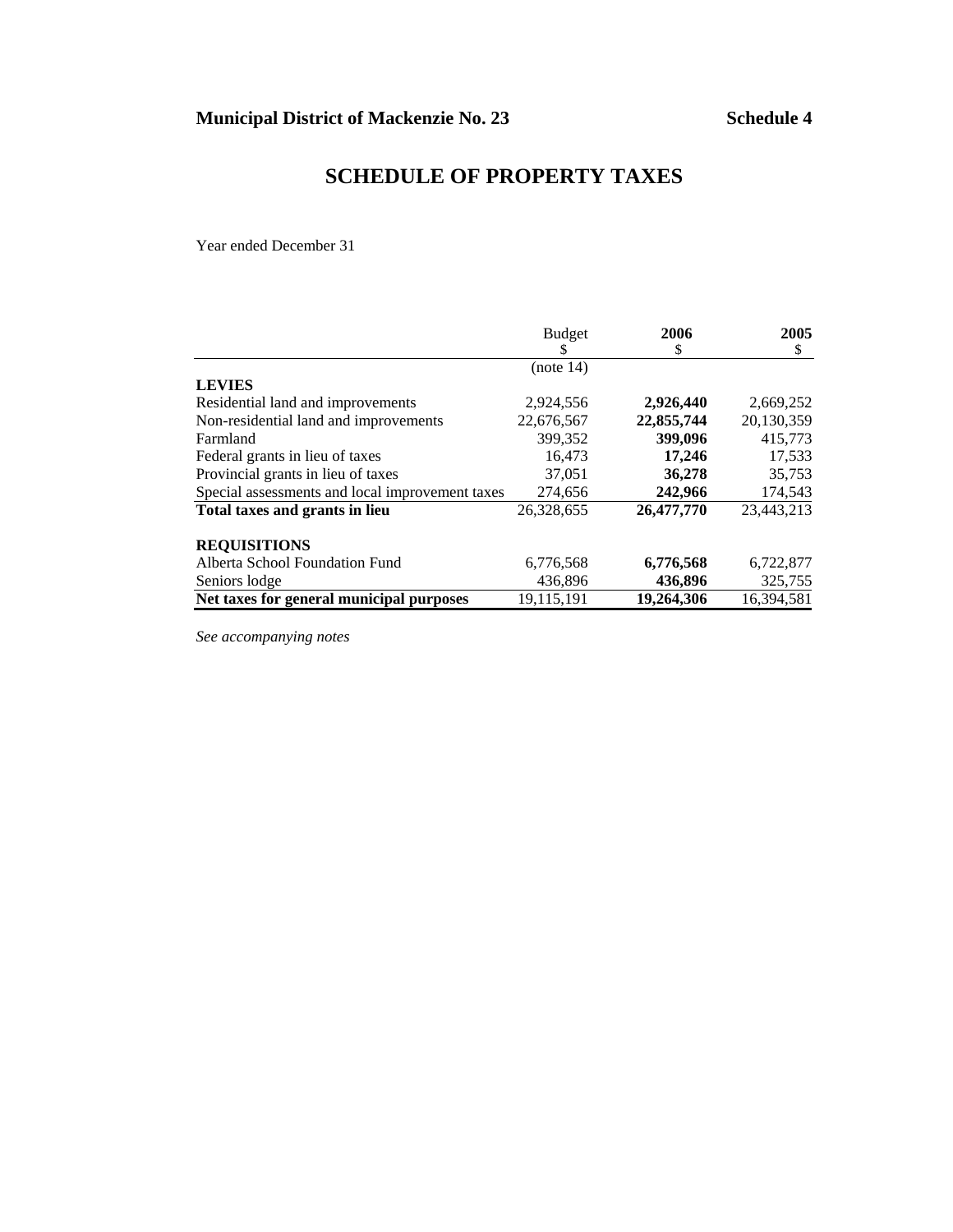# **SCHEDULE OF GOVERNMENT TRANSFERS**

Year ended December 31

|                                   | <b>Budget</b> | 2006<br>\$ | 2005      |
|-----------------------------------|---------------|------------|-----------|
|                                   | (note 14)     |            |           |
| <b>Provincial transfers</b>       |               |            |           |
| Shared-cost agreements and grants | 13,832,514    | 5,265,547  | 4,999,232 |
| <b>Total government transfers</b> | 13,832,514    | 5,265,547  | 4,999,232 |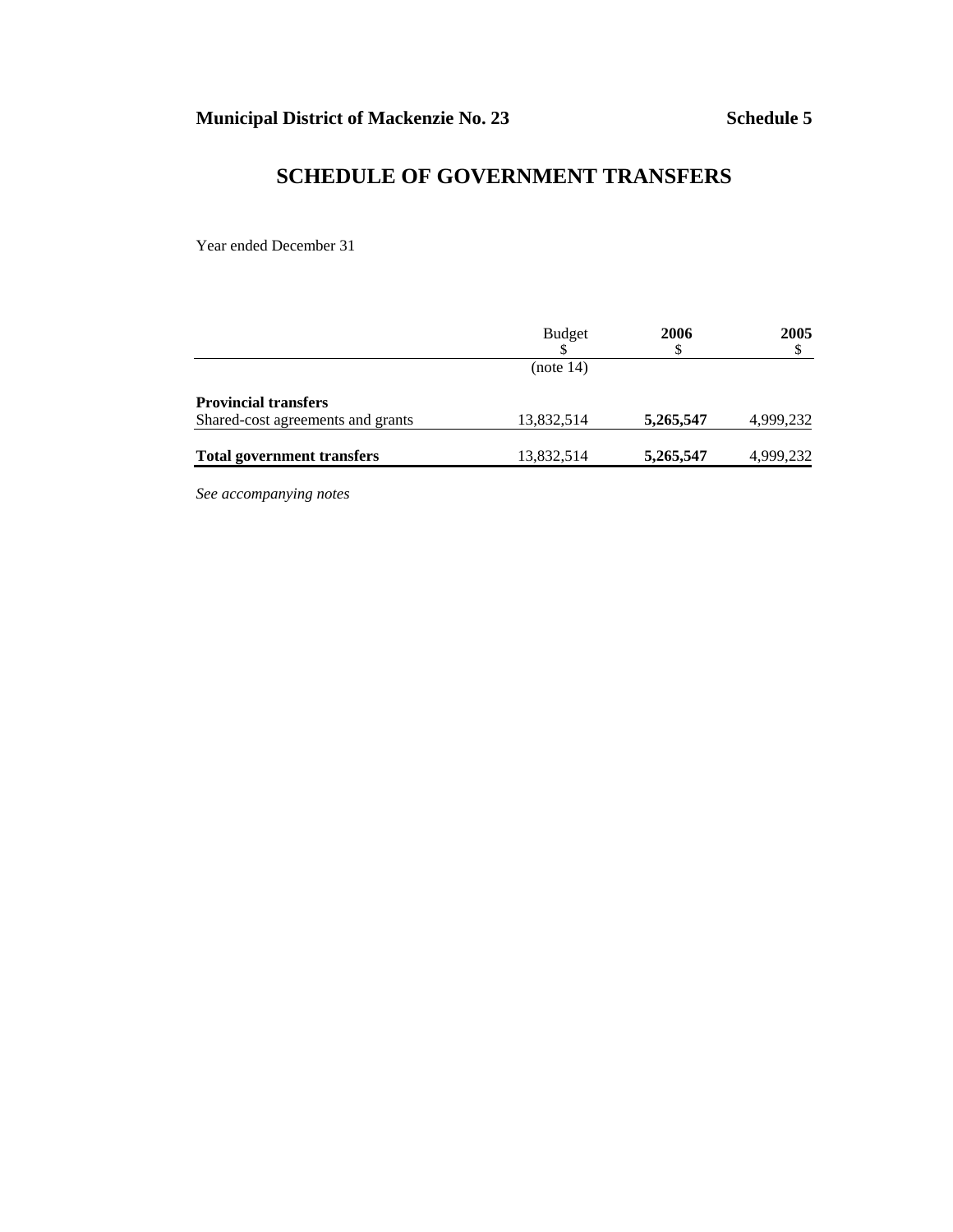# **SCHEDULE OF TOTAL EXPENDITURES BY OBJECT**

Year ended December 31

|                                          | <b>Budget</b> | 2006       | 2005       |
|------------------------------------------|---------------|------------|------------|
|                                          | S             | \$         | \$         |
|                                          | (note 14)     |            |            |
| Salaries, wages and benefits             | 5,826,570     | 5,254,184  | 3,823,123  |
| Contracted and general services          | 12,305,700    | 7,654,617  | 6,619,467  |
| Materials, goods, supplies and utilities | 3,661,335     | 2,860,411  | 3,170,617  |
| Transfers to other governments           | 1,280,457     | 1,265,299  | 1,162,202  |
| Transfers to other organizations         | 1,254,944     | 1,173,636  | 1,483,506  |
| Interest on long-term debt [note 9]      | 363,099       | 368,130    | 399,036    |
| Physical assets acquired                 | 16,911,129    | 5,713,042  | 6,106,910  |
| Other operating expenditures             | 132,316       | 40,803     | (82)       |
|                                          | 41,735,550    | 24,330,122 | 22,764,779 |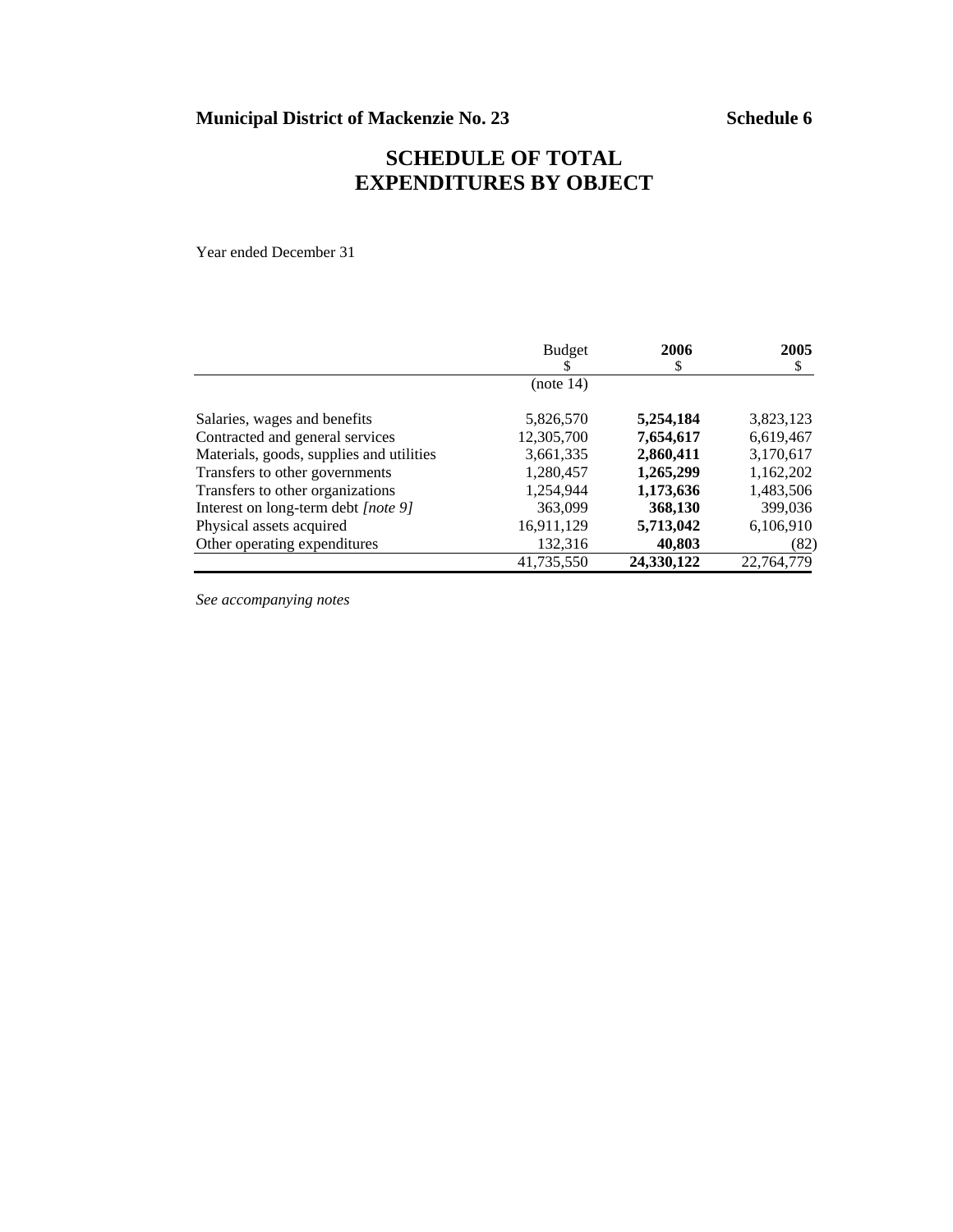## **SCHEDULE OF CHIEF ADMINISTRATIVE OFFICER AND COUNCILLOR SALARY AND BENEFITS**

Year ended December 31

|                              | 2006                              |                       |                    | 2005               |
|------------------------------|-----------------------------------|-----------------------|--------------------|--------------------|
| Officer/<br>Councillor       | Salary/<br><b>Per Diems</b><br>\$ | <b>Benefits</b><br>\$ | <b>Total</b><br>\$ | <b>Total</b><br>\$ |
| Odell Flett                  |                                   |                       |                    | 300                |
| Ed Froese                    | 22,800                            | 585                   | 23,385             | 14,498             |
| Greg Newman                  | 19,475                            | 469                   | 19,944             | 15,241             |
| Jim Thompson                 | 16,525                            | 372                   | 16,897             | 13,234             |
| John W. Dreidger             | 31,725                            |                       | 31,725             | 24,885             |
| Lisa Wardley                 | 19,775                            | 479                   | 20,254             | 16,675             |
| Peter Braun                  | 32,425                            | 897                   | 33,322             | 22,092             |
| <b>Stuart Watson</b>         | 15,300                            | 344                   | 15,644             | 10,915             |
| Walter Sarapuk               | 26,050                            | 678                   | 26,728             | 15,942             |
| William Neufeld              | 40,125                            |                       | 40,125             | 25,733             |
| Willie Neudorf               | 28,925                            | 781                   | 29,706             | 18,657             |
| Chief Administrative Officer |                                   |                       |                    |                    |
| (3 individuals in 2006 and   |                                   |                       |                    |                    |
| 2 individuals in 2005)       | 132,801                           | 20,535                | 153,336            | 127,941            |
|                              | 385,926                           | 25,140                | 411,066            | 306,113            |

1. Salary includes regular base pay, bonuses, overtime, lump sum payments, gross honoraria and other direct cash remuneration.

2. Benefits include employer's share of all employee benefits and contributions or payments made on behalf of employees including pension, health care, dental coverage, vision coverage, group life insurance, accidental disability and dismemberment, long and short term disability.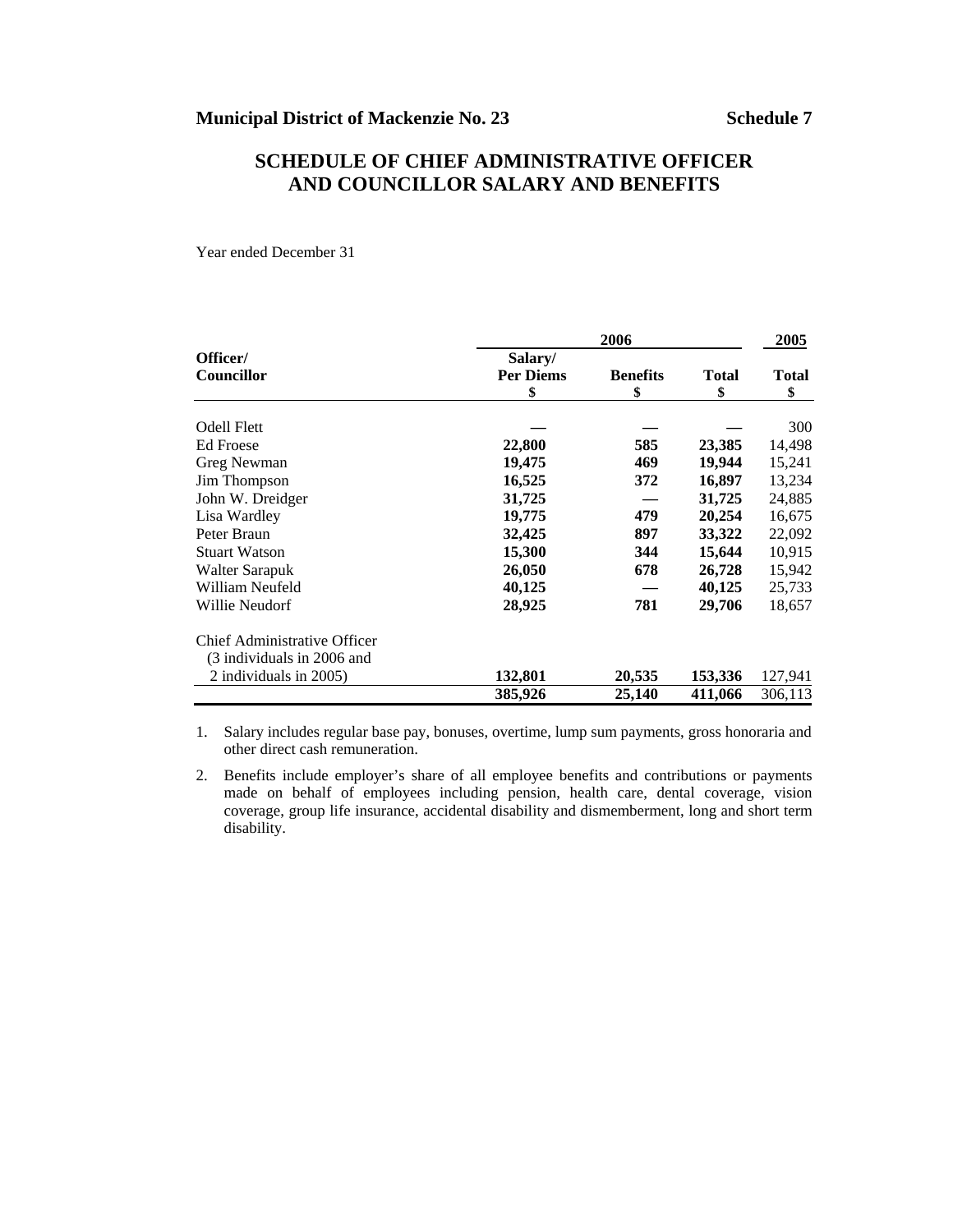December 31, 2006

## **1. SIGNIFICANT ACCOUNTING POLICIES**

The financial statements of the Municipal District of Mackenzie No. 23 (the "District") are prepared by the District's administration in accordance with Canadian generally accepted accounting principles which includes financial reporting standards appropriate for local governments recommended by the Public Sector Accounting Board of The Canadian Institute of Chartered Accountants.

The preparation of financial statements in conformity with generally accepted accounting principles requires administration to make estimates and assumptions that affect the reported amount of assets and liabilities and disclosure of contingent assets and liabilities at the date of the financial statements, and the reported amounts of revenue and expenditure during the period. Where measurement uncertainty exists, the financial statements have been prepared within reasonable limits of materiality. Actual results could differ from those estimates.

#### **Basis of accounting**

Revenues and expenditures are recorded on the accrual basis of accounting. The accrual basis of accounting recognizes revenues as they are earned and measurable. Expenditures are recognized in the period goods and services are acquired and a liability is incurred or transfers are due.

Funds from external parties and earnings thereon restricted by agreement or legislation are accounted for as deferred revenue until used for the purpose specified.

Government transfers and grants are recognized in the financial statements as revenues in the period in which the events giving rise to the transfers occur, providing the transfers are authorized, any eligibility criteria have been met, and reasonable estimates of the amounts can be made.

#### **Fund accounting**

Funds are recorded within the financial statements as described below. Transactions between funds are recorded as inter-fund transfers.

i) Operating fund

 The operating fund reflects the financial activities associated with the provision of general municipal services during the year.

ii) Capital fund

 The capital fund reflects the financial activities associated with the acquisition, construction and funding of land, structures and equipment.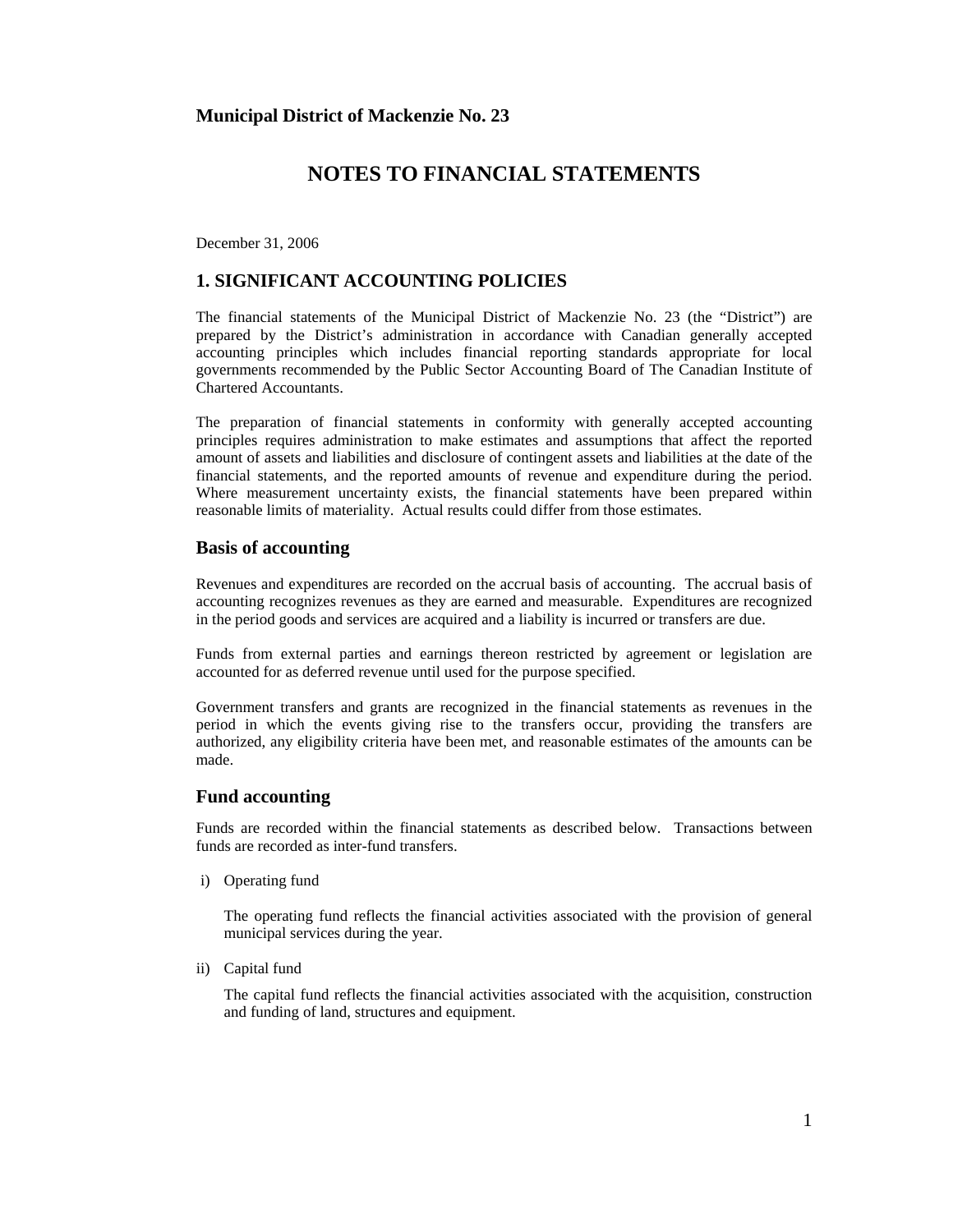December 31, 2006

## **1. SIGNIFICANT ACCOUNTING POLICIES (CONTINUED)**

iii) Reserve fund

 The reserve fund reflects funds authorized by Council to be set aside for the funding of future operating or capital expenditures.

#### **Cash and cash equivalents**

Cash and cash equivalents consists of cash and term deposits with original periods to maturity of less than 90 days.

#### **Land held for resale**

Land held for resale is recorded at the lower of cost and net realizable value. Cost includes costs for land acquisition and improvements required to prepare the land for servicing such as clearing, stripping, and leveling charges. Related development costs incurred to provide infrastructure such as water and wastewater services, roads, sidewalks, and street lighting are recorded as physical assets under their respective function. Proceeds from the sale of land held for resale are recorded as operating fund revenues.

## **Over-levies and under-levies**

Over-levies and under-levies arise from the difference between the actual levy made to cover each requisition and the actual amount requisitioned.

If the actual levy exceeds the requisition, the over-levy is accrued as a liability and property tax revenue is reduced. Where the actual levy is less than the requisition amount, the under-levy is accrued as a receivable and as property tax revenue.

Requisition tax rates in the subsequent year are adjusted for any over-levies or under-levies of the prior year.

#### **Physical assets**

Land, structures and equipment are recognized as expenditures in the period they are acquired. Land, structures and equipment are carried on the statement of financial position at cost. Adjustments are made to relieve the cost of assets for the original cost of assets sold, lost or scrapped where such costs are determinable.

Government contributions for the acquisition of land, structures and equipment are recorded as capital revenue and do not reduce the related land, structures and equipment costs.

Land, structures and equipment for government purposes are not depreciated.

Inventories of materials and supplies are carried at the lower of cost and replacement cost with cost determined by the average cost method.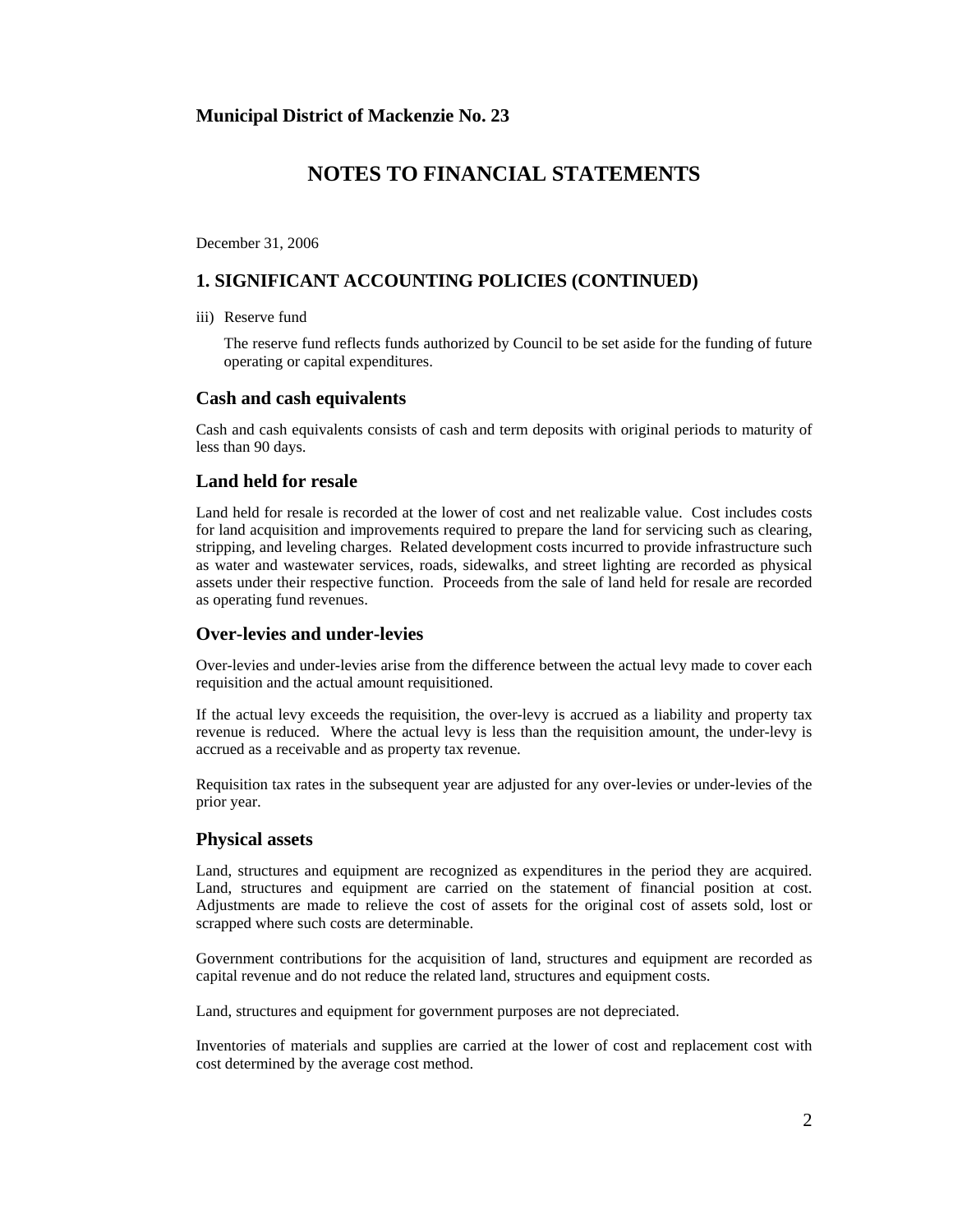December 31, 2006

## **1. SIGNIFICANT ACCOUNTING POLICIES (CONTINUED)**

#### **Gravel pit reclamation**

Estimated future costs for gravel pit reclamation and site restoration are charged to expenditure over the life of each pit based on the amount of material expected to be extracted. Amounts charged to expenditures but not yet paid are included in accounts payable and accrued liabilities. Due to the long-term nature of assumptions made, it is possible that estimates could prove to be materially incorrect and accordingly, the impact on the financial statements for future periods could be material.

#### **Equity in physical assets**

Equity in physical assets represents the District's net investment in its total physical assets after deducting the portion financed by third parties through debenture, bond, and mortgage debts, long-term capital borrowing, capitalized leases, and other capital liabilities.

#### **Pension expenditure**

The District participates in a multi-employer defined benefit pension plan. This plan is accounted for as a defined contribution plan, whereby contributions are expensed as incurred.

### **2. BANK LINE OF CREDIT**

The District has an operating line of credit of \$6,000,000 (2005 - \$6,000,000) of which nil (2005 – nil) was utilized at December 31, 2006. The line of credit bears interest at prime less 0.25%  $(6.00\%; 2005 - 5\%)$ .

### **3. TAXES RECEIVABLE**

|                                   | 2006     | 2005     |
|-----------------------------------|----------|----------|
|                                   |          | \$       |
|                                   |          |          |
| Taxes receivable -                |          |          |
| Current                           | 250,693  | 279,352  |
| Arrears                           | 100,570  | 119,839  |
|                                   | 351,263  | 399,191  |
| Allowance for uncollectible taxes | (10,000) | (10,000) |
|                                   | 341,263  | 389,191  |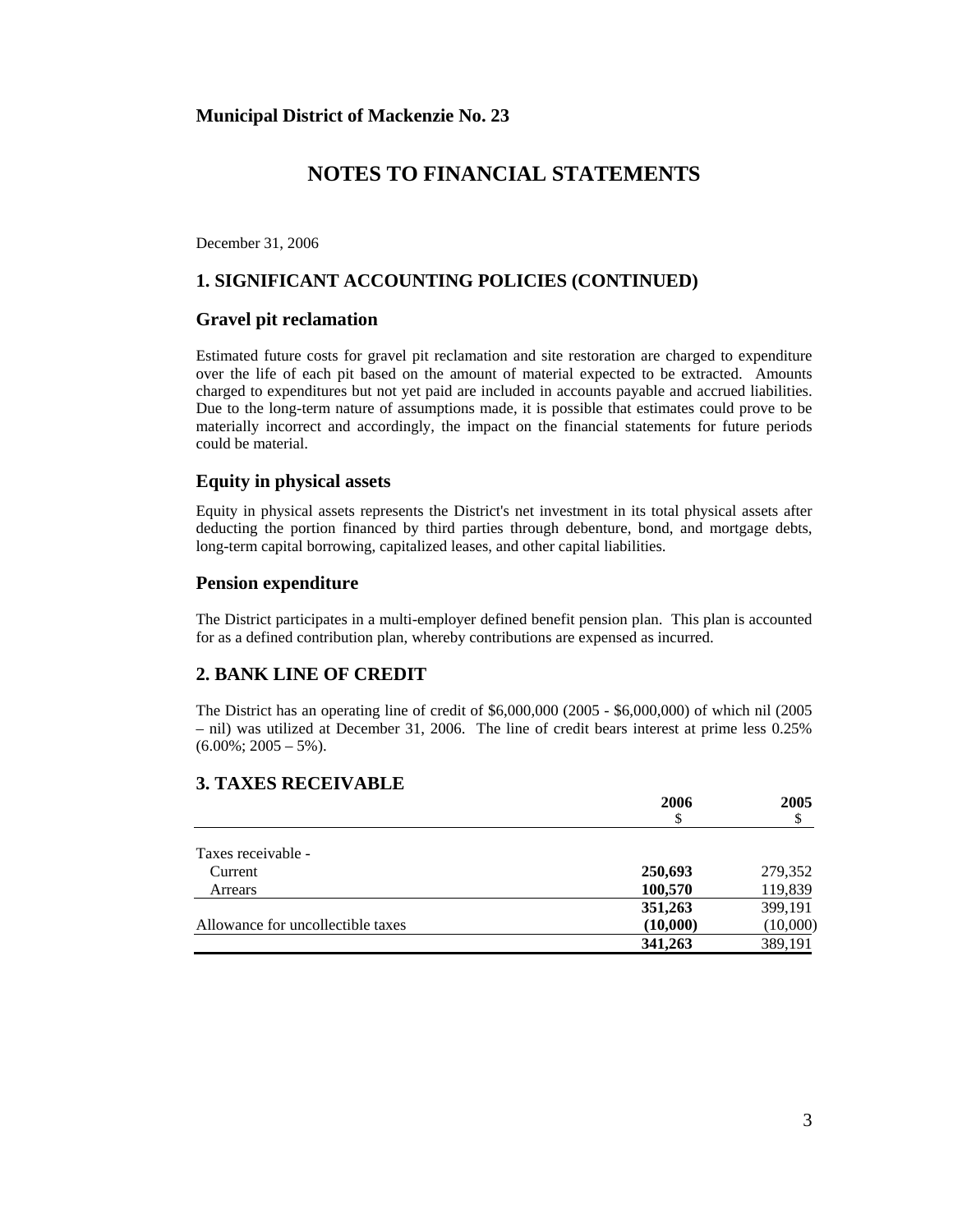December 31, 2006

## **4. INVENTORIES**

|                    | 2006      | 2005      |
|--------------------|-----------|-----------|
|                    | \$        | Φ         |
| Gravel             | 496,490   | 832,393   |
| Parts and supplies | 552,227   | 549,596   |
|                    | 1,048,717 | 1,381,989 |

## **5. LAND, STRUCTURES AND EQUIPMENT**

|                         | 2006<br>\$ | 2005<br>\$ |
|-------------------------|------------|------------|
| Engineering structures  | 71,495,980 | 67,727,966 |
| <b>Buildings</b>        | 4,246,068  | 3,620,727  |
| Vehicles                | 4,400,893  | 3,524,010  |
| Machinery and equipment | 5,333,527  | 5,039,283  |
| Land                    | 658,394    | 658,394    |
| <b>Total cost</b>       | 86,134,862 | 80,570,380 |

## **6. ACCOUNTS PAYABLE AND ACCRUED LIABILITIES**

|                                 | 2006<br>\$ | 2005<br>S |
|---------------------------------|------------|-----------|
| Trade payables and accruals     | 3,538,366  | 2,490,072 |
| Gravel pit reclamation          | 442,975    | 427,696   |
| Employee payable                | 318,886    | 238,785   |
| Long-term debt interest payable | 47.197     | 52,446    |
|                                 | 4,347,424  | 3,208,999 |

## **7. DEPOSIT LIABILITIES**

|                | 2006<br>\$ | 2005<br>D |
|----------------|------------|-----------|
| Utilities      | 49,540     | 45,560    |
| Land lot sales | 669        | 669       |
|                | 50,209     | 46,229    |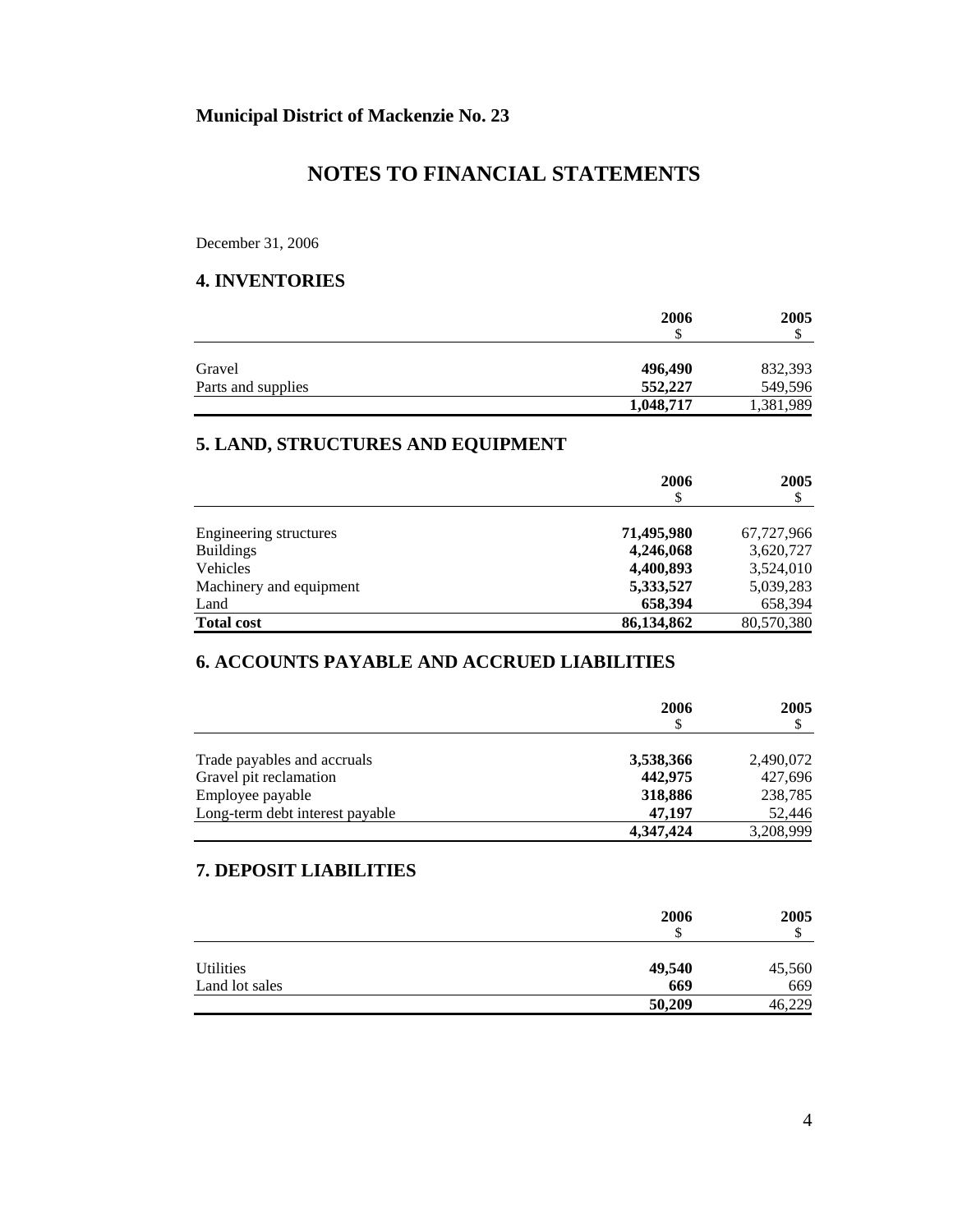December 31, 2006

### **8. DEFERRED REVENUE**

|                            | 2006      | 2005      |
|----------------------------|-----------|-----------|
|                            |           |           |
| Prepaid local improvements | 84,773    | 39,806    |
| Restricted grant funding   | 1,054,817 | 1,822,287 |
|                            | 1,139,590 | 1,862,093 |

#### **9. LONG-TERM DEBT**

|                                          | 2006      | 2005      |
|------------------------------------------|-----------|-----------|
|                                          | \$        | \$        |
| Debentures -                             |           |           |
| <b>Alberta Capital Finance Authority</b> |           |           |
| 12.000%, due 2007                        | 100,033   | 189,348   |
| 5.750%, due 2011                         | 352,259   | 411,647   |
| 5.375%, due 2012                         | 2,294,924 | 2,612,101 |
| 4 875%, due 2013                         | 304,840   | 340,676   |
| 4.230%, due 2014                         | 3,328,055 | 3,671,058 |
| 3.770%, due 2015                         | 453,634   | 495.258   |
| 4.453%, due 2016                         | 370,000   |           |
|                                          | 7,203,745 | 7,720,088 |

Principal and interest repayment requirements on long-term debt over the next five years and to maturity are as follows:

|             | <b>Principal</b> | <b>Interest</b> | <b>Total</b> |
|-------------|------------------|-----------------|--------------|
|             | \$               | \$              | \$           |
| 2007        | 965,624          | 340,349         | 1,305,973    |
| 2008        | 907,288          | 286,648         | 1,193,936    |
| 2009        | 951,024          | 242.911         | 1,193,935    |
| 2010        | 996,902          | 197,034         | 1,193,936    |
| 2011        | 1,045,027        | 148,909         | 1,193,936    |
| To maturity | 2,337,880        | 179,569         | 2,517,449    |
|             | 7,203,745        | 1,395,420       | 8,599,165    |

For qualifying debentures, the Province of Alberta rebates 50% of interest in excess of 8%, 9% and 11% to a maximum annual rate of 12.5%, depending on the date borrowed. Debenture debt is issued on the credit and security of the District at large.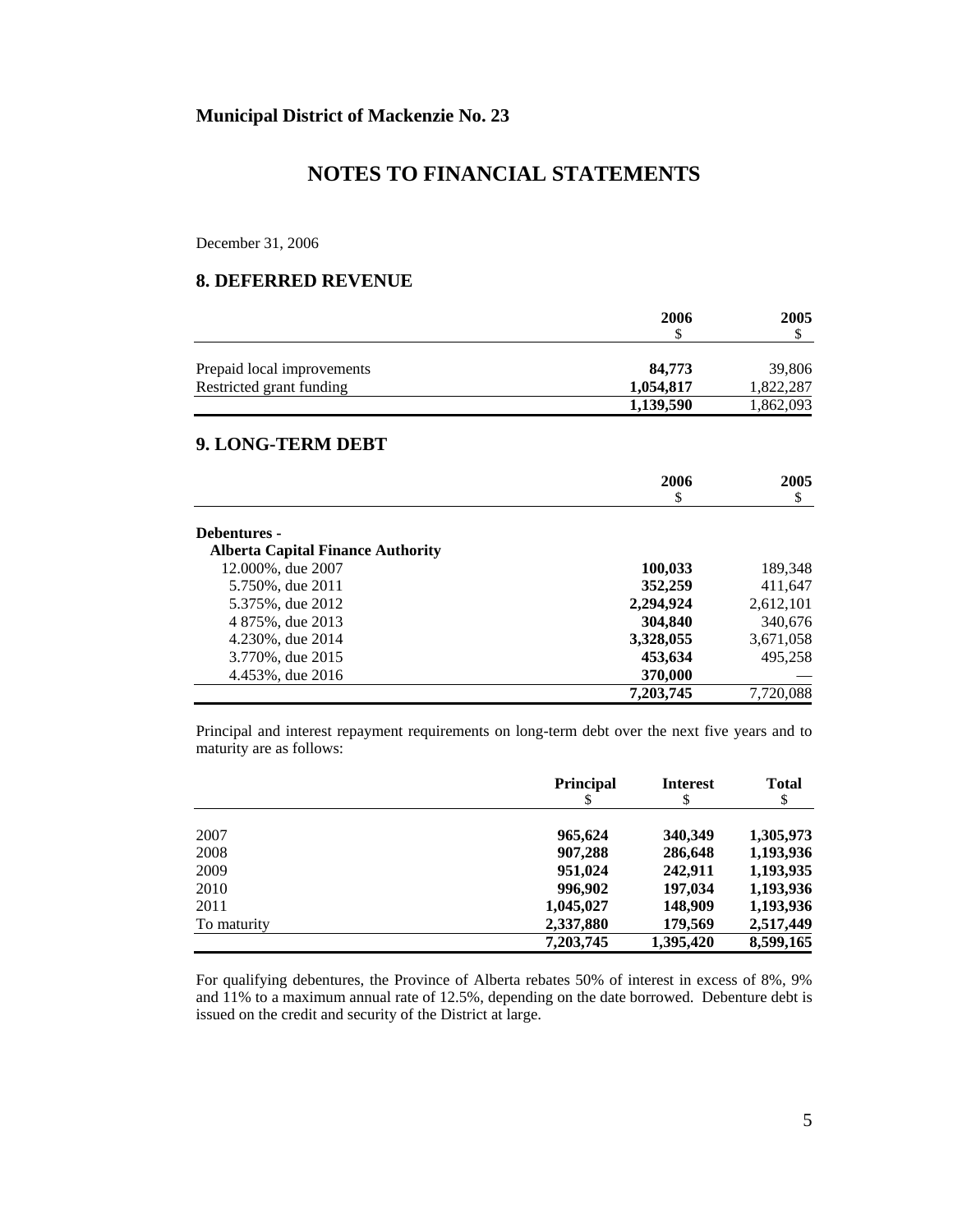December 31, 2006

### **9. LONG-TERM DEBT (CONTINUED)**

Interest expense on long-term debt amounted to \$368,130 (2005 – \$399,036) and the District's total cash payments for interest were \$373,379 (2005 - \$399,801) for the year ended December 31, 2006.

Section 276(2) of the Municipal Government Act requires that debt and debt limits as defined by Alberta Regulation 255/00 for the District be disclosed as follows:

|                                                             | 2006<br>\$ | 2005       |
|-------------------------------------------------------------|------------|------------|
| Total debt limit                                            | 38,587,697 | 32,092,446 |
| Total debt                                                  | 7,203,745  | 7,720,088  |
| Amount by which debt limit exceeds debt                     | 31,383,952 | 24,372,358 |
| Service on debt limit                                       | 6,426,433  | 5,348,741  |
| Service on debt                                             | 1.305.973  | 1,259,721  |
| Amount by which debt servicing limit exceeds debt servicing | 5,120,460  | 4.089.020  |

The debt limit is calculated at 1.5 times revenue of the District (as defined in Alberta Regulation 255/00) and the debt service limit is calculated at 0.25 time such revenue. Incurring debt beyond these limitations requires approval by the Minister of Municipal Affairs. These thresholds are guidelines used by Alberta Municipal Affairs to identify municipalities that could be at financial risk if further debt is acquired. The calculation taken alone does not represent the financial stability of the District. Rather, the financial statements must be interpreted as a whole.

## **10. CONTINGENCIES**

In the normal conduct of operations, various legal claims are pending against the District in connection with road maintenance and construction and other matters. The District carries liability insurance, subject to certain deductibles and policy limits, against such claims. Administration believes that the District has recognized adequate provisions for probable and reasonably estimable liabilities associated with these claims, and that their ultimate resolutions will not have a material adverse effect on the financial position of the District or its financial activities.

The District is a member of the Alberta Local Authorities Reciprocal Insurance Exchange. Under the terms of the membership, the District could become liable for its proportionate share of any claim losses in excess of the funds held by the exchange. Any liability incurred would be accounted for as a current transaction in the year of the settlement.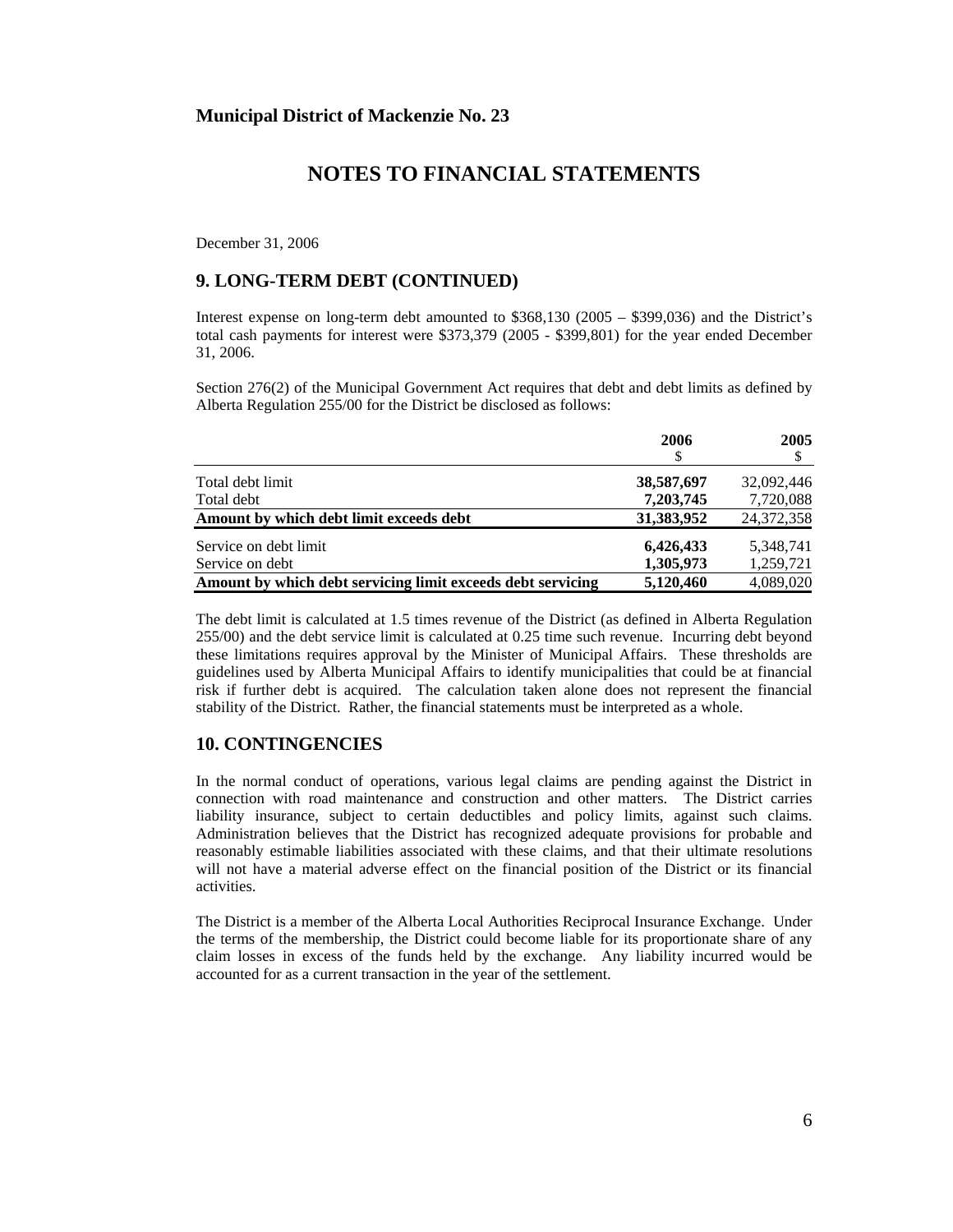December 31, 2006

### **11. RESERVE FUND**

Reserves have been established as follows:

|                                              | 2006       | 2005      |
|----------------------------------------------|------------|-----------|
|                                              | \$         | \$        |
| <b>Operating</b>                             |            |           |
| General operating                            | 2,199,844  | 1,577,381 |
| Gravel reserve                               | 810,263    | 274.192   |
| Prepaid local improvements and off-site levy | 545,235    | 391,012   |
| Recreation and parks                         | 106,438    | 11,791    |
| Subdivision development                      | 134,018    | 83,530    |
| <b>Total operating reserves</b>              | 3,795,798  | 2,337,906 |
| Capital                                      |            |           |
| Emergency equipment                          | 387,351    | 638,598   |
| General roads                                | 4,418,737  | 2,093,166 |
| General capital                              | 2,896,286  | 3,231,784 |
| Vehicle replacement                          | 140,221    | 116,167   |
| <b>Total capital reserves</b>                | 7,842,595  | 6,079,715 |
| <b>Total reserves</b>                        | 11,638,393 | 8.471.621 |

## **12. LOCAL AUTHORITIES PENSION PLAN**

Employees of the District participate in the Local Authorities Pension Plan (LAPP) which is covered by the Public Sector Pension Plans Act. The Plan serves approximately 159,936 employees and 407 employers. It is financed by employer and employee contributions and investment earnings of the LAPP Fund.

The District is required to make current service contributions to the Plan of 7.75% of pensionable earnings up to the Canada Pension Plan Year's Maximum Pensionable Earnings and 10.64% for the excess. Employees of the District are required to make current service contributions of 6.75% of pensionable salary up to the year's maximum pensionable salary and 9.64% of the excess.

The current service contributions by the District to the Local Authorities Pension Plan in 2006 were \$155,867 (2005 - \$140,965). Total current service contributions by the employees of the District to the Local Authorities Pension Plan in 2006 were \$136,982 (2005 - \$120,436).

At December 31, 2005, the Plan disclosed an actuarial deficiency of \$863,558,000.